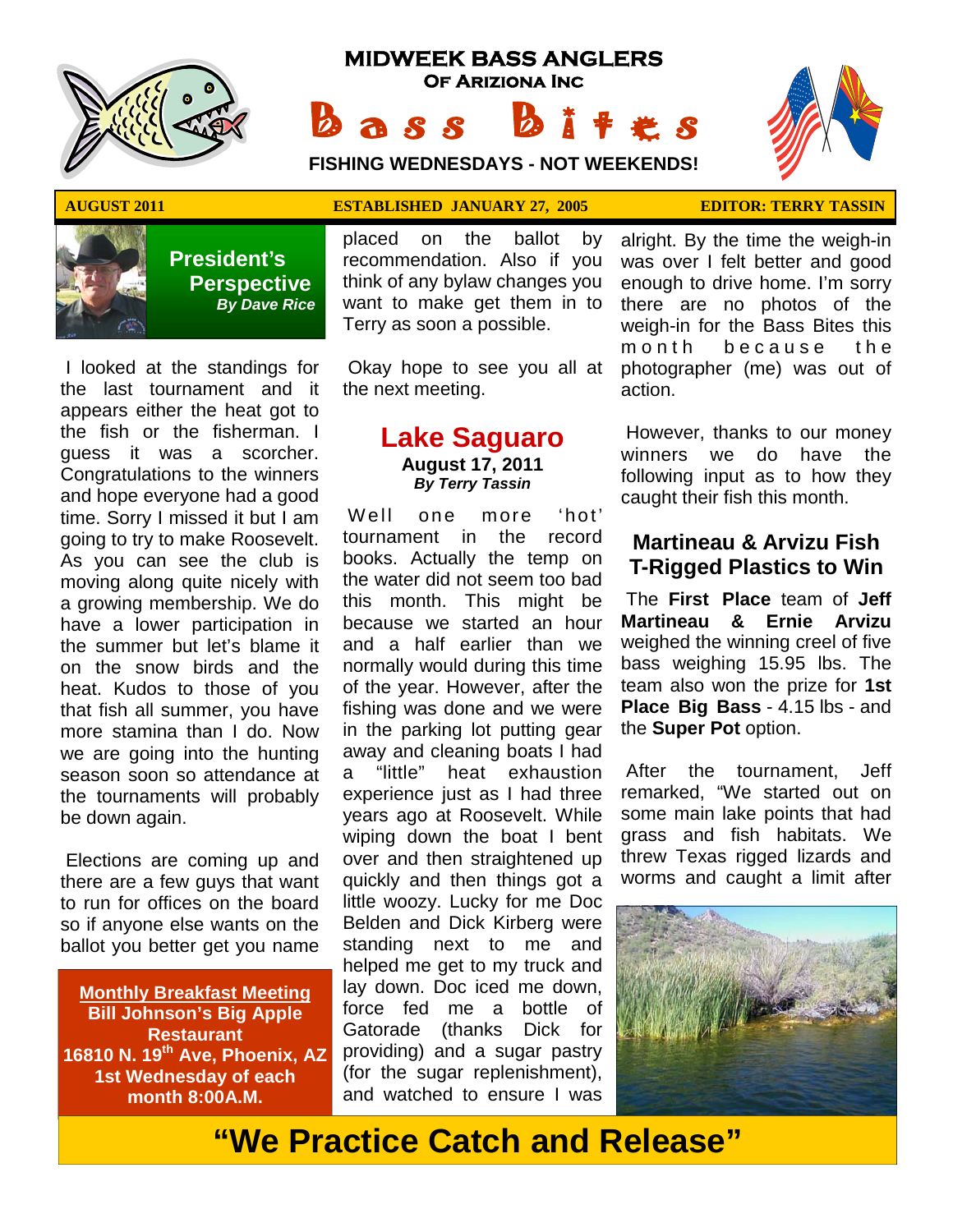### Page 2

about two hours. We then moved further up the lake to where I caught a six pounder on Monday morning. I hooked a big one over 6 pounds and we lost it next to the boat. As we continued down the bluff. I caught a four pounder - again on a Texas rigged worm. It made us feel a little better about losing that big one. Ten minutes later I hooked another four pounder that came unbuttoned as it jumped in front of the boat. We then returned to the main lake where we drop shotted reefs and managed a couple more quality fish to cull with. I definitely didn't expect to win considering we lost those two big ones. We were fortunate to get so many quality bites throughout the tournament."

## **Carolina Rig and Cranks Take Pikul & Skelly To Second Place Finish**

 In **Second Place** the team of **Ron Pikul & Ralph Skelly** 

## **Next Meeting Next Tournament**

Our next club general meeting is scheduled for **Wednesday, 7 September** starting at 8:00 AM, at Bill Johnson's Big Apple Restaurant, 16810 N. 19th Ave (just south of Bell Road on 19th Ave on the west side of the avenue). We hope you will come early and have breakfast together.

The next club point tournament will be a day event at **Lake Roosevelt** on **21 September 2011.** Club launch headquarters and weigh-in location will be announced. Tournament hours are **Safe Light to 3 PM.**

finished with 13.67 lbs for their five bass.



 Ron Pikul reported, "First I want to say fishing back to back tournaments with Ralph was a real pleasure; all around great guy and I had a great time. We fished grass beds on the main lake near large dropoffs. Most fish were Carolina rigged, and we only got 7 or 8 bites, but all were quality fish. I contribute our success to prefishing with our pal John Majersky and patience to wait for the fish. We fished 4 spots and all produced. It was finally nice to pre-fish and think you have a plan and it actually works tourney day! Ralph caught our big fish cranking while bass were on a feeding frenzy! I think I found a new favorite lake!"

 Ralph Skelly added, "I fished again with Ron Pikul and had a great day. Ron was at the parking lot waiting for me when I arrived. Fortunately Ron had pre-fished earlier in the week and had a plan in mind. We headed for his first spot and Ron caught a nice fish while it was still dark. I was hoping I wouldn't knock it off with the net because it was real hard to see the fish. As it became lighter in the sky, Ron nailed another nice fish and then one more before we moved to his second spot. He told me he was marking fish suspended in about 20 feet of water, so I picked up my crankbait and nailed a healthy bass. At no time did we have to measure a fish for legal size; they were all obviously over 12 inches long. I had fished the week before and was totally skunked on that trip, so this was one great day for me. Thanks Ron for doing the homework. I can't wait for the next tournament because regardless of the results I always enjoy fishing with the guys from this club. Who needs sleep anyway?"

## **Jamie Shaw & Butch Nessline Fish Spooks & Cranks For 3rd Place**

**Team Jamie Shaw & Butch Nessline** weighed five bass for 13.16 pounds and took home **Third Place** honors.

 This team fished main lake flats holding grass beds in 25 feet of water using top water Spooks and Norman crank baits. Butch Nessline landed their biggest bass weighing 3.25 lbs.

## **Paul Cormany & Ken Buvala Dropshot to 4th Place Finish**

The **4th Place Team** of **Paul Cormany & Ken Buvala**  weighed 13.10 lbs with a five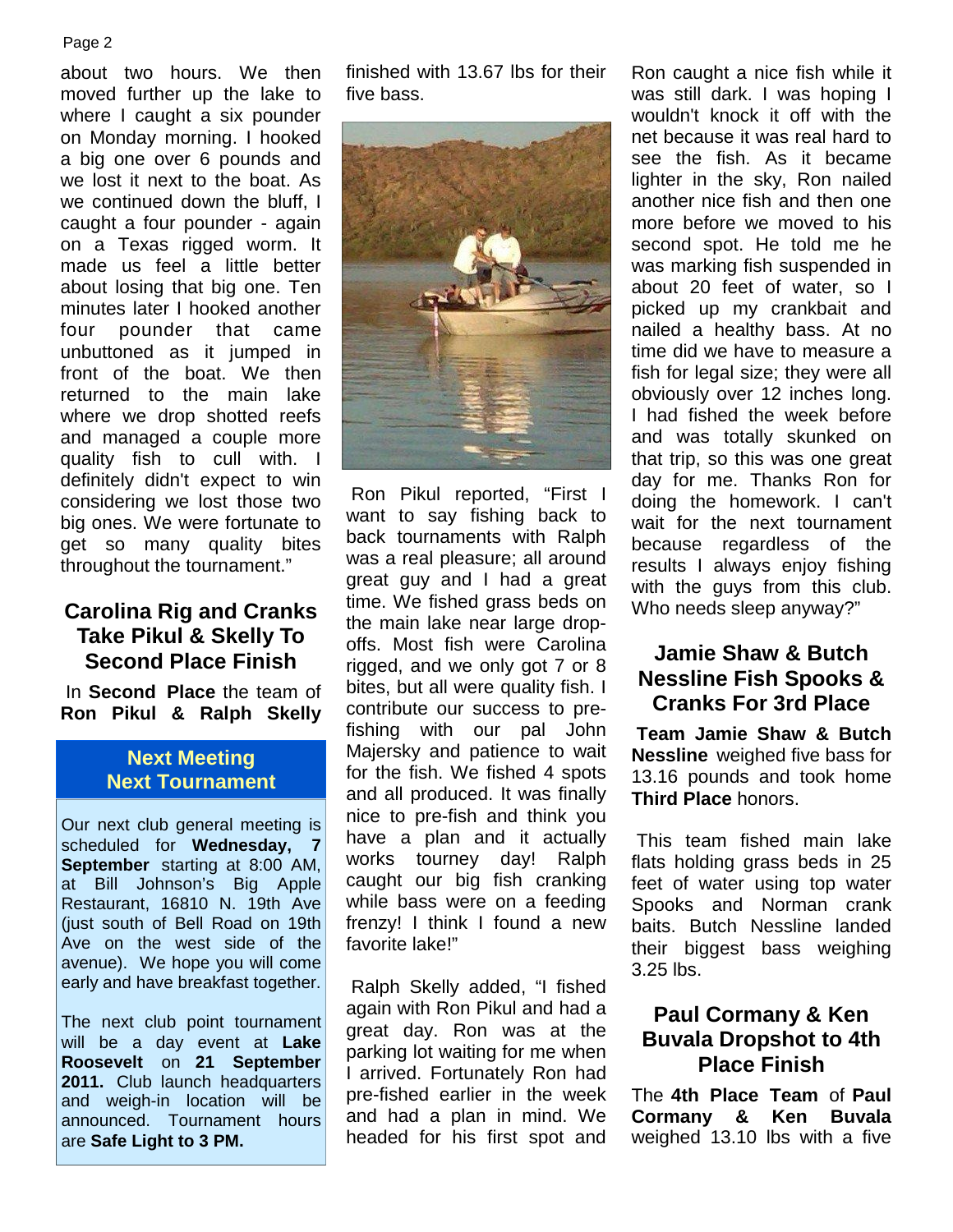bass limit.

 Ken Buvala reporting for both he and Paul said, "We left the launch and went directly to the area called the Meadows, directly west of Ship Rock and since we were the 9th boat to launch, we were not the 1st boat there. I think there were 5 boats there already and I began to wonder if the entire club was going to fish this spot. Paul caught our biggest fish on his 2nd cast using a drop shot. We had a limit of fish in the boat before it got light and were culling before the sun came up. We caught all of the fish there on the drop shot rig. Just before the sun came up, some fish started boiling in the center of where all the boats were circled-up; this started a casting frenzy among the boaters with only one fish caught. Paul was using some drop shot worms that I had never heard of before and now can't remember the name of. I used Orange Crush, Green Weenie, Red Crawler, Red Flake Curly Tail, Silver Shad Leach and Red Flake Zipper, and others, all Robo Worms. Needless to say that they were biting everything we would throw at them.

 We left that area as the bite slowed and went to Bass Cove, where I caught another bass and then to Divider Reef, where Paul caught one and then back to The Meadows

#### **Membership**

As of August 19, 2011 the Midweek Bass Anglers of Arizona consists of 83 active members.

where there was still a bunch of our club members plus a number of non-member boaters. We saw Lew land a bass, but no one else, including us, so we left and went to a spot closer to the ramp, but didn't hook anything and finally as time was running out we moved down to a bank along the north side of the lake by Sunset Ridge and with 18 minutes left I caught our last upgrade fish. Every fish landed was on the drop shot.

 Paul threw a swim bait a couple of times at the boils with no luck as did I. I brought a number of different rigged rods and threw a jig, crank bait, swim bait, and Senko with no takers. I have to say that I learned a lot from Paul about where to fish, what to use and how to rig a swim bait in a manner that I never knew. Ironically, Paul and I fished back to back tournaments together and not only did he share his knowledge with me, but also some of his swim baits, drop shot baits and jigs with creature baits. Hope to fish with him again - he is a really Great Guy!"

## **Bluegill and Yellow Bass Split Goon Fish Pot**

 The **Goon Fish pot** was split between two teams for their fish with identical weights - .26 lbs. **Daniel Elias & Bob Jolley**  weighed the Yellow Bass and **Lew Southard & Gordon Drake** brought in the Bluegill. **Lew** also accounted for the **2nd Place Big Bass** of the event which weighed 4.06 lbs.

 Bob Jolley remarked about the Goon Fish they caught: "Our goon fish was a yellow bass that was about the same size as Daniel's crank bait. Daniel battled this monster for about two seconds. He caught it late in the tournament and it was amazing it held up to tie for the largest goon fish. You never know, so it pays to keep even the small ones."

#### **NOTICE**

Skeet Reese will be at Cabela's 30 August from 5 to 7 PM giving a presentation on "Choosing the Right Lure."



**"I run this boat on peanuts."**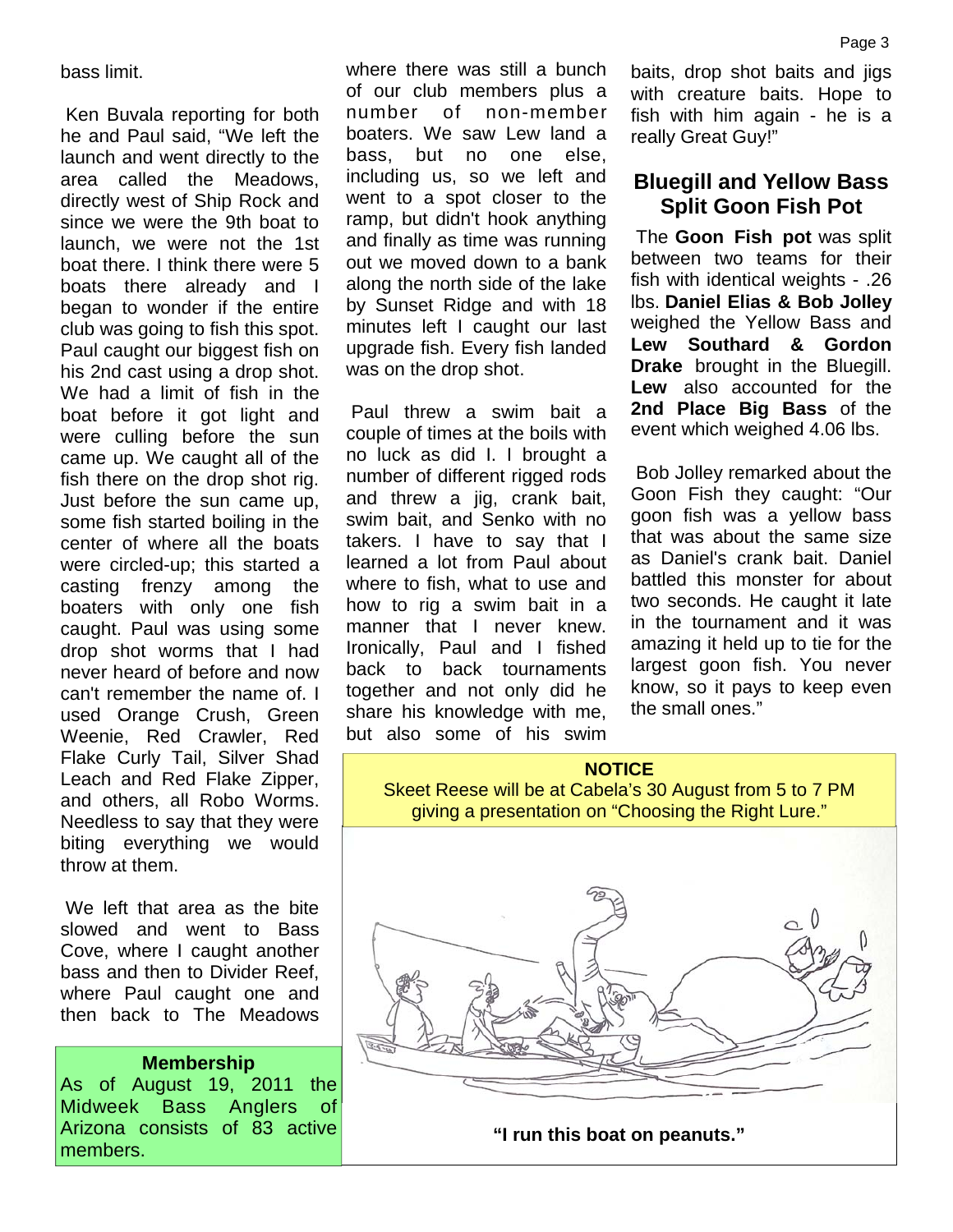**Statistics for the tournament**: 38 men fished 7 hours each, bringing 73 keeper bass to the scales for a total weight of 174.28 pounds with a 4.58 pound average per fisherman. All but two fish were released back into the lake after weighin to fight again another day.



### **Option Pots**  *By Jerry Askam*

**5 lb Pot:** For the third tournament in a row no one boated a 5 lb bass so the pot of \$625 rolls over to Roosevelt in September. Jeff Martineau weighed the biggest bass coming to the scales at 4.15 lbs.

**Goon Fish Pot:** For the first time in club history we had a tie for the Goon Fish Pot with Lew Southard landing a Bluegill weighing a whopping .26 lbs on a drop shot and Daniel Elias nailing a Yellow Bass the same size on a crankbait. They split the pot of \$165. This was the smallest winning Goon Fish this year. A lesson to learn for any new club members is don't throw back a small Goon Fish because you just never know, it could be a winner worth some decent bucks.

**Super Pot:** Tournament winners Jeff Martineau and Ernie Arvizu won the Super Pot worth \$185 and also had the tournament's big fish. They take home total winnings of \$717. Jeff became the first boater to win two tournaments this year and Ernie became the first non-boater to do the same. Good job guys and congrats on a great season so far.



## **The Continuing Saga of "Truckin' with Ken"**

Well, lately, I would not suggest you "Truck with Ken". Last tournament I broke down on the road going "into" Bartlett and this month I got a flat tire on the front driver's side on the road going "out" of Saguaro.

 In the last month now I have replaced a fan clutch; radiator, air compressor, serpentine belt and idler arm, and the tire got cut from something on the road and needs to be replaced. It's an oversize tire, but will not cost me anything, other than the pain and suffering in the hot sun of changing the tire. As I was preparing to turn on the road (Bush Hwy) heading back to the Beeline Hwy, I heard a noise like I had something stuck on the tire and every time I drove a little, it would start and stop. Then I hear a final "ssssssssss" but this time I thought it was something coming from the engine. I got out and checked and saw nothing. I got back in the truck and that's when I realized that I had a flat tire. I have never had a flat on this truck and it is a 1998 model, so I started on my adventure of changing the tire. You have to crank the spare down and crawl under the truck to release it. The jack that comes with the truck is a baby jack that is only good if you might be driving a "Smart car", aka a puny little thing.

 So as I am working on this problem, along comes Tony Medina again with Hal Hensey riding shot gun for him. Remember last month Tony broke out the bailing wire for me near Lake Bartlett, and this time a little better jack which did the job and a star lug nut wrench and the two of them preceded help me change the "oversize" tire. Once again Tony arrived and save the day for me and I am sure glad that he did, because I don't think the little jack would have worked. I have AAA, but it would have taken forever for them to get out there, so let's hear it for Sir Tony and Prince Hal!



## **New Abu Garcia Revo MGX and Villain Rods**

 This past July I had the chance to go to the ICAST convention in Las Vegas with Dustin and Steve from Fisherman's Choice Pro Shop. ICAST is the largest sport fishing trade show in North America. Manufactures set up various size booths in the Las Vegas Convention Center in order to display their new products to retailers, distributors, and the media. Unfortunately this event is not open to the public as it is already quite crowded. Often these new products have been under tight wraps and are kept secret before their unveiling at the show.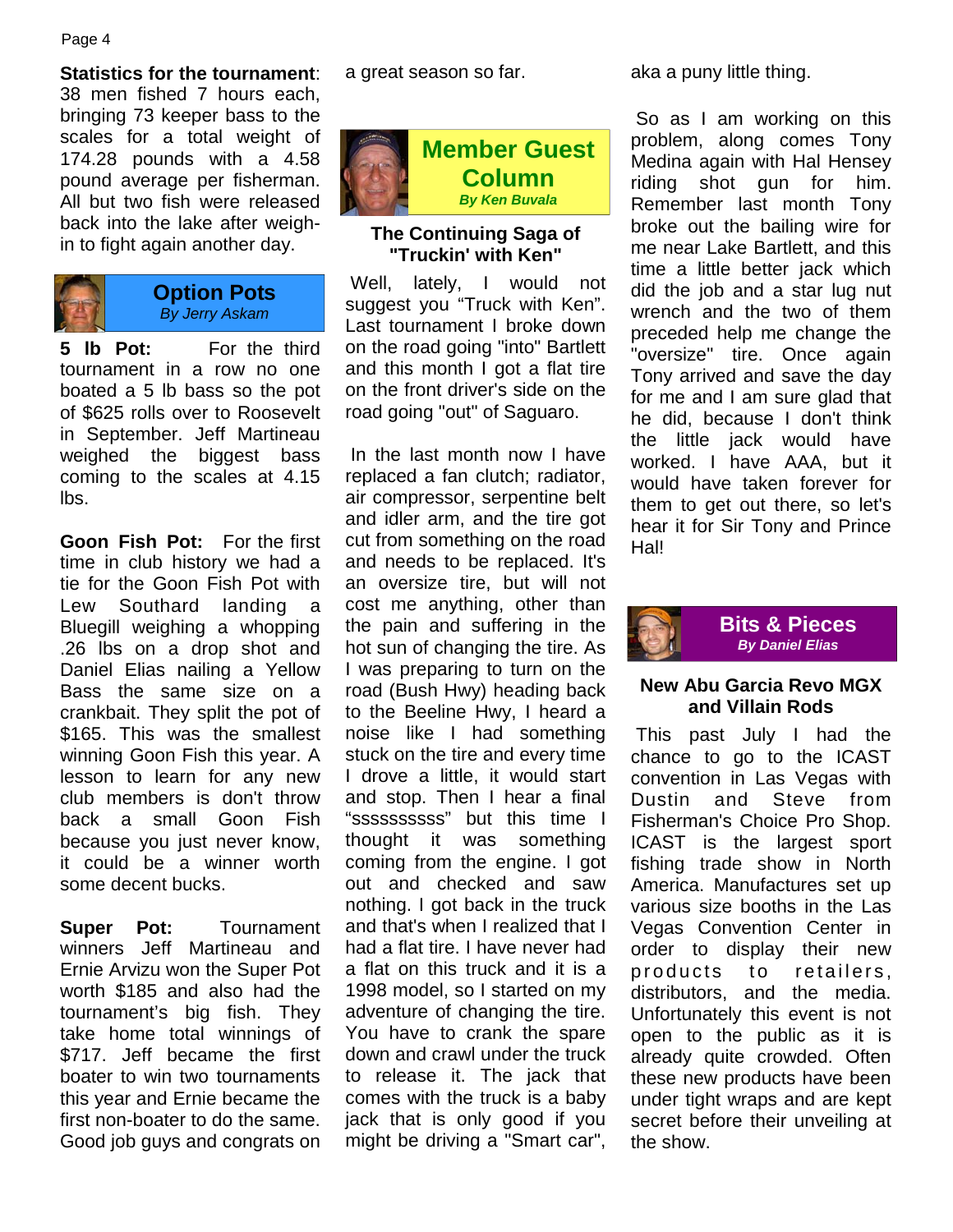Manufactures have their prostaff on hand working the booths in order explain products to potential buyers and the media. Honestly, as a fan of professional fishing it was pretty incredible to look around and see Kevin Van Dam, Skeet Reese, Rick Clunn, Paul Elias, and the rest of the bunch.

 At one point I was in the Pure Fishing display area checking out the new Abu Garcia Revo MGX bait casting reel which was mounted on one of the new Abu Garcia Villain rods when someone walked up behind me and said, "Hey man, I'm Mike. What's your name?". I turned around and standing there behind me was Mike Iaconelli. He asked me if anyone had shown me the new MGX reels or Villain rods to which I replied, "No". He then explained to me all the benefits of the new Abu Garcia Revo MGX bait casting reel.

 The Revo MGX is constructed with an X-Mag magnesium alloy frame and utilizes C6 carbon side plates which are lighter than aluminum. To further reduce weight the MGX employs a carbon swept handle and EVA foam handle knobs. The reel contains 10 bearings, nine of which are high performance corrosion resistant (HPCR) ball bearings. The drag is incredibly smooth as it utilizes a high performance carbon matrix drag system. The cast control system uses what Abu Garcia calls Infinitely Variable Centrifugal Brake (IVCB-IV) system. Instead of having to remove the side plate like you do on other reels to adjust the brakes the level of braking can be adjusted externally on the Revo MGX. When the spool spins the brakes move out to an adjustable plate instead of up on a pin like most other reels. This gives you a much finer level of adjustment which translates into better control of your cast and much lower odds of having a backlash. The MGX is offered in two gear ratios, 7.1:1 and 7.9:1. What's most impressive about this reel is that it weighs in at only 5.4 ounces! Apparently, I wasn't the only one who was impressed because this reel went on to win ICAST's "Best in Show" award for freshwater fishing reels.

 After Mike went through this awesome new reel he moved on to the new Abu Garcia Villain rod series. This series of rods will initially debut with 9 bait casting and 5 spinning rods which weigh as little as 3.7 ounces. These rods were designed to balance perfectly with the Revo MGX but will also work great with any other reels you may have. He explained that the rods are built using 40 ton low resin content graphite (the industry standard for a premium grade rod) with carbon fibers integrated into the blank. The low resin content graphite blanks are significantly lighter than traditionally constructed rod blanks. The Villain rods feature C6 carbon total exposure reel seats in order to save weight and increase sensitivity. They all are designed with split grips and

use EVA foam handles to further save weight. The Villain rods use titanium framed guides with titanium nitride inserts for increased sensitivity and light weight. What's really impressive is that when the guides are attached to the rod they are wrapped with carbon fiber instead of using thread in order to save additional weight. There is also a Texas rig hook keeper integrated into every rod in the series for convenience.

 These are some of the lightest bass rods ever made. The 6'9" medium heavy rod weighs in at only 4.1 ounces and the 8' heavy action flippin' stick weighs only 5.4 ounces. Now that's incredible!

 I have to say, after Mike showed me this new combo and I had a chance to play with it a bit I was very impressed! I'm so impressed in fact that I will be selling all of my current rods and reels and will soon be fishing exclusively with the new Abu Garcia Revo MGX reels and Villain rods. I know that once I own these combos I'll have the lightest, most sensitive, and best performing bass rods and reels ever made.

 Abu Garcia has not released any of these rods or reels quite yet but I'm anticipating that the Revo MGX will be available at Fisherman's Choice this fall and they should have the Villain rods available around Christmas time.

 The Revo MGX will retail for \$349, and the entire line of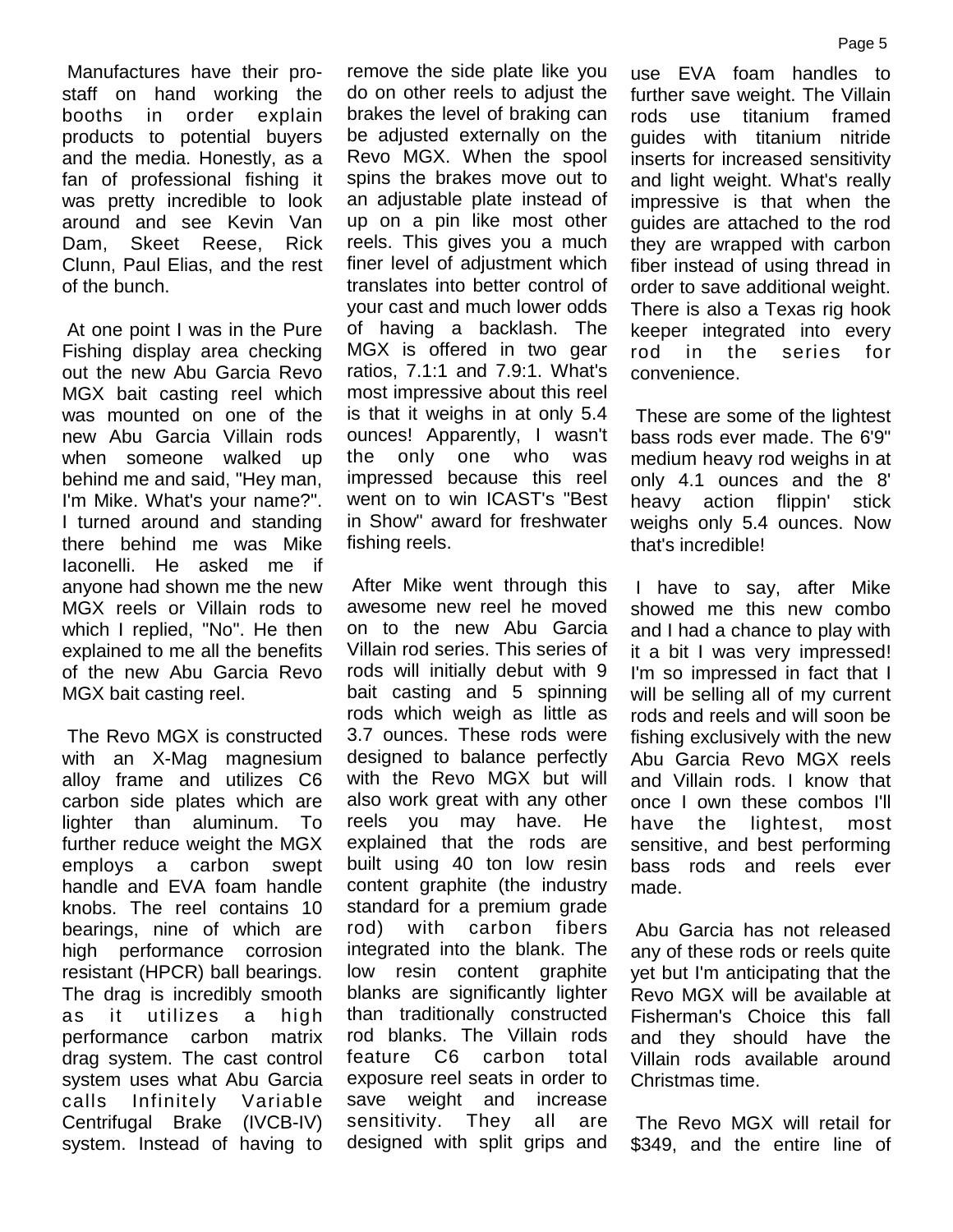#### Page 6

Villain rods will retail for only \$179. I work hard for my money and when I spend it on new tackle I want to make sure that I am getting my money's worth. I can say without a doubt that the Abu Garcia Revo MGX and Abu Garcia Villain rods are worth every penny.

 If you have any questions about these rods or reels please feel free to ask me. As soon as I get mine I will be happy to let you take a look at them and make a few casts. Hopefully I can explain them as well as Mike did.

 Next month I'll give you a full recap on many of the other items that were introduced at this year's ICAST show.



**Member Guest Column**  *By Bob Jolley* 

## **'Bucket List' Bass'n**

 My favorite sport fish has always been the smallmouth bass. I have fished for them for over forty years, both in northern Minnesota and Ontario, Canada. I have always been an above average smallmouth fisherman as opposed to a below average talent when fishing for AZ largemouth. And that's why I joined the MBA, to better learn how to catch them in the AZ lakes. And I haven't been disappointed as I have learned a ton from our members!

 Back to my story. For many years I have been aware of the Canadian Bass Championship which is held on Rainy Lake out of Fort Francis, Ontario. I have fished Rainy for many years and decided if I ever wanted to fish a big tournament, before I got too old to hold a fishing pole that I would do my best on Rainy going after the smallmouth. Hence, the first item on my 'bucket list'



 I had no expectations of finishing in the top half of the 99 teams entered, I just didn't want to finish last and I wanted to see how it felt to fish in a big time tournament. There were many pros and celebrity teams including Al, Ron and James Lindner (In-Fisherman & Angler's Edge). James Lindner has won this tournament three times and Troy Lindner (FLW west coast) fished with his father Al. Many of Lindner TV shows have been filmed on Rainy Lake. For you hockey fans Dustin Byfuglien, a Stanley Cup winner with the Blackhawks and now with the Winnipeg Jets, fished in the tournament.

 Most of the teams were from Minnesota and Canada with a few from Wisconsin, Illinois and Iowa. I was the only one from Arizona and Troy Lindner is from LA. There was one Texan in the tournament, Bill Wilcox,

who with his partner Dorian Lindholm took first place last year. Wilcox, who has competed on the BASS Tour, is host of the Honey Hole All Outdoors TV show in Texas. What's incredible is he films 52 shows a year without a re-run. Bill brought his camera crew with him and they filmed the tournament. I doubt if you will see it on ESPN but maybe you can check out one of his shows if you're visiting Texas.

 My partner, Ron Mazur, is a retired teacher from the Chicago area who spends his summers fishing for muskie on Lake of the Woods in Ontario. The tournament director hooked us up after both of us requested a partner. We fished out of his new boat, a Tuffy, designed primarily for walleye and muskie fishing. There were a lot of Lunds, Crestliners and many brands of bass boats. Lund, Mercury, Northland Tackle, Rapala and Ford Motor were the primary tournament sponsors.



 It was nice fishing out of Ron's new boat but he also had a new fish finder and the Navionics chip was not compatible. This meant we had to fish the tournament without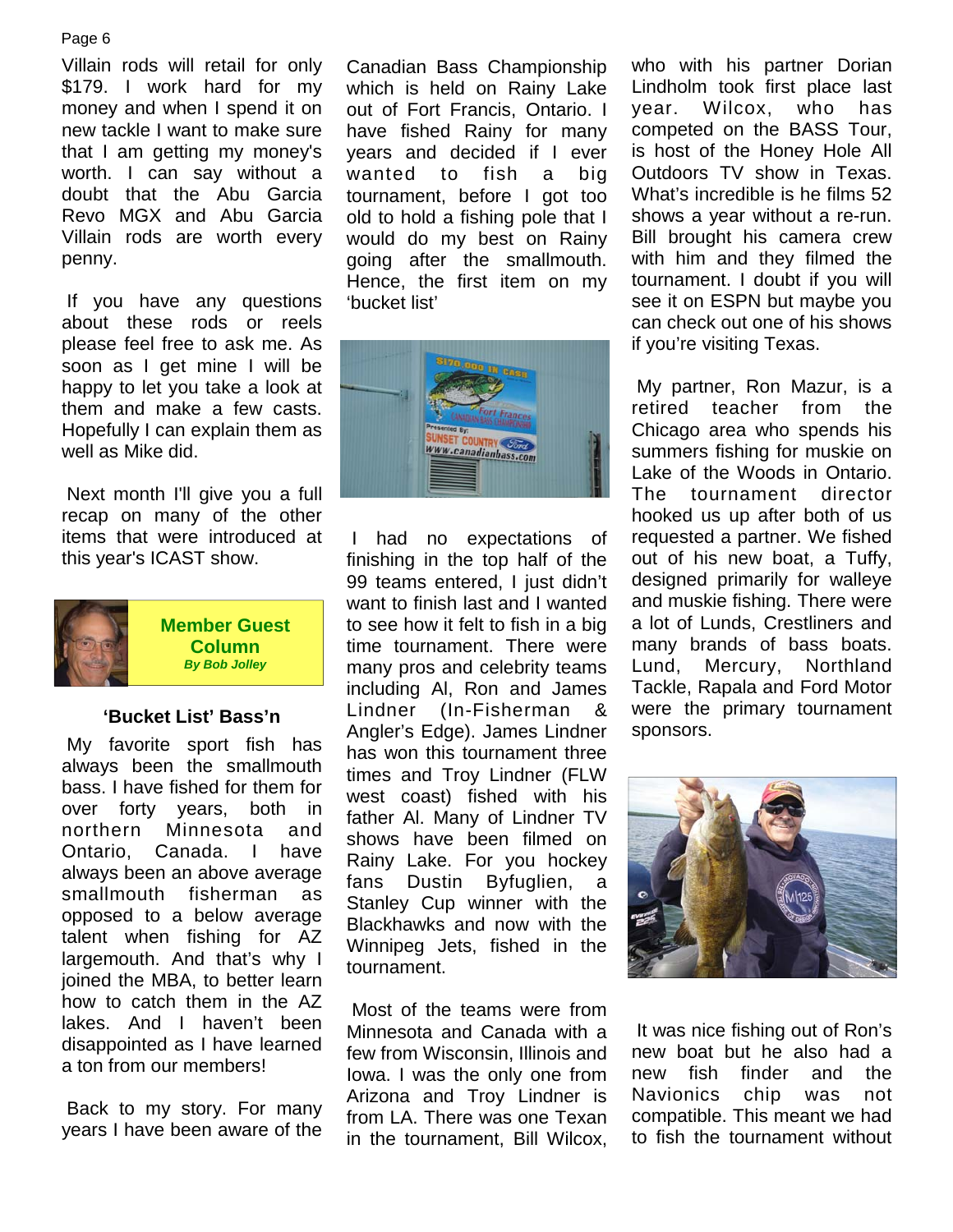a GPS on a 345 square mile lake full of rock and reefs. So we were stuck with using a lake map which really slowed things down.

 On the first day of the tournament we traveled 23 miles to our first fishing spot and just before we got there we hit a reef which tore off half of the skeg, bent the prop and messed up the lower unit. The motor sounded like a clothes dryer out of balance but it still pushed us along but at a very slow pace. We fished for a half hour, without catching anything, and limped back to the ramp which took the rest of the day. That gave us a '0' weight for the first day.



 Fortunately there was a new format for the three day tournament. The ten teams with the highest two day total weight would keep their weight and fish for the championship on the third day. The other 89 teams were split into two divisions and they all started fresh with no weight and each division had a payout. After the first day we new we were out of the top ten, which we didn't expect anyway, so we spent the second day pre-fishing for the fresh start on the third day.

 The boat was still damaged and we couldn't go much more then a mile from the ramp since we were really slow. Well, would you believe, we came in with 13.74 lb. the last day and took  $6<sup>th</sup>$  place in the Mercury division. We also beat out all of the Lindners and many of the other pros on the last day. Our payout was \$800 and we beat out 73 other teams that didn't cash a check.

 There was a tie for the championship with both teams weighing in with 54.42 lb. That's a lot of big smallies.



 I had a great time at the tournament, learned a lot and met some great people. This was a terrific start with my 'bucket list' but I think I'll stick with the MBA for my future tournament fishing. I just gotta' figure out how to catch those largemouth.

## **A Letter To The Men's Helpline:**

 Hi Bob, I really need your advice on a serious problem:

 I have suspected for some time now that my wife has been cheating on me. The usual signs: if the phone rings and I answer, the caller hangs up; she goes out with the girls a lot. I try to stay awake to look out for her when she comes home but I usually fall asleep.

 Anyway last night about midnight I hid in the shed behind the boat. When she came home she got out of someone's car buttoning her blouse, then she took her panties out of her purse and slipped them on.

 It was at that moment crouched behind the boat that I noticed a hairline crack in the outboard engine mounting bracket.

 Is that something I can weld or do I need to replace it?

#### **AND THAT'S HOW THE FIGHT STARTED!**

When our lawn mower broke and wouldn't run, my wife kept hinting to me that I should get it fixed. But, somehow I always had something else to take care of first, the shed, the boat, making beer. Always something more important to me. Finally she thought of a clever way to make her point.

When I arrived home one day, I found her seated in the tall grass, busily snipping away with a tiny pair of sewing scissors. I watched silently for a short time and then went into the house. I was gone only a minute, and when I came out again I handed her a toothbrush. I said, "When you finish cutting the grass, you might as well sweep the driveway."

And then the fight started...

The doctors say I will walk again, but I will always have a limp.